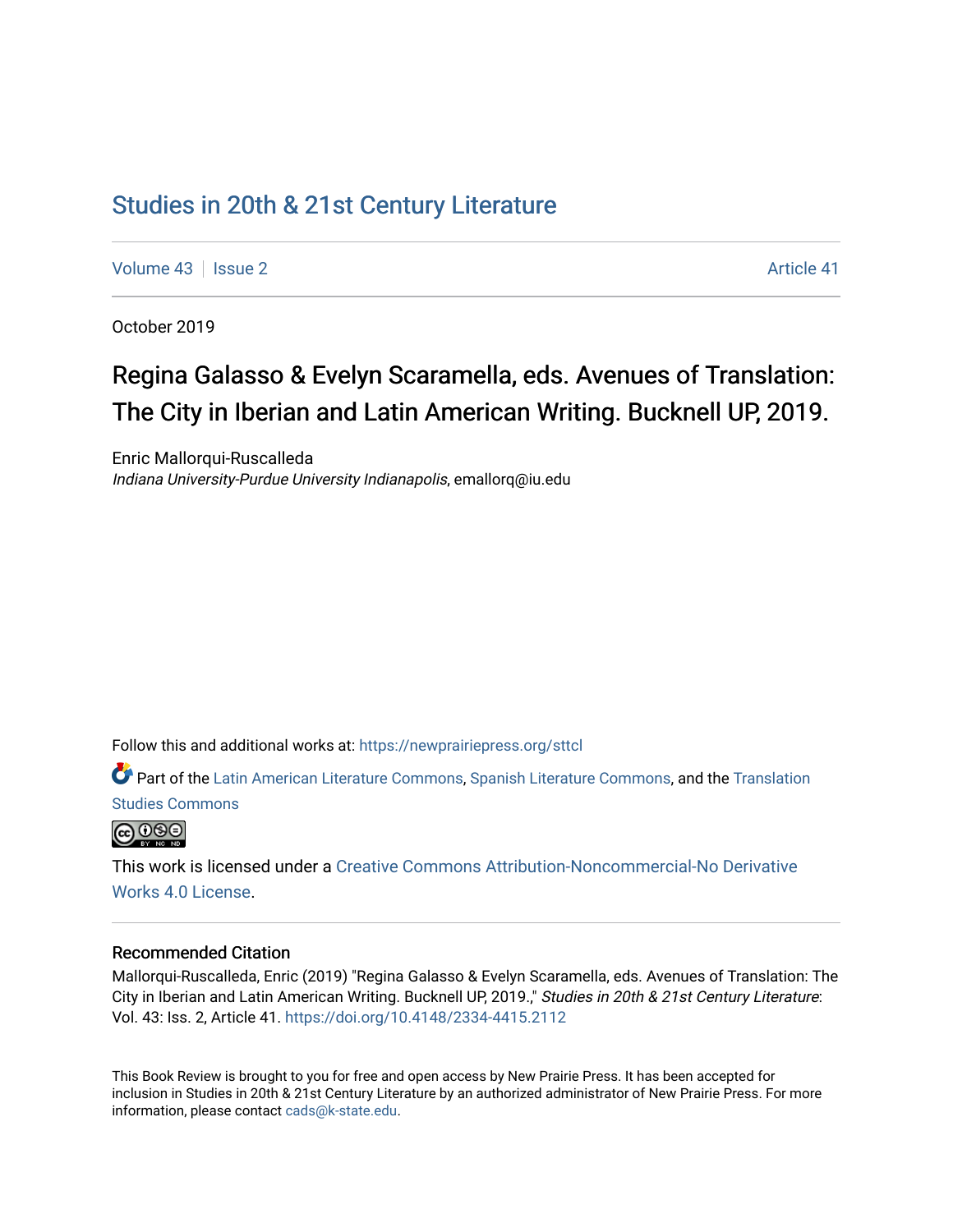## Regina Galasso & Evelyn Scaramella, eds. Avenues of Translation: The City in Iberian and Latin American Writing. Bucknell UP, 2019.

## Abstract

Review of Regina Galasso & Evelyn Scaramella, eds. Avenues of Translation: The City in Iberian and Latin American Writing. Bucknell UP, 2019.

### Keywords

translation, Spain, Latin America, urban, city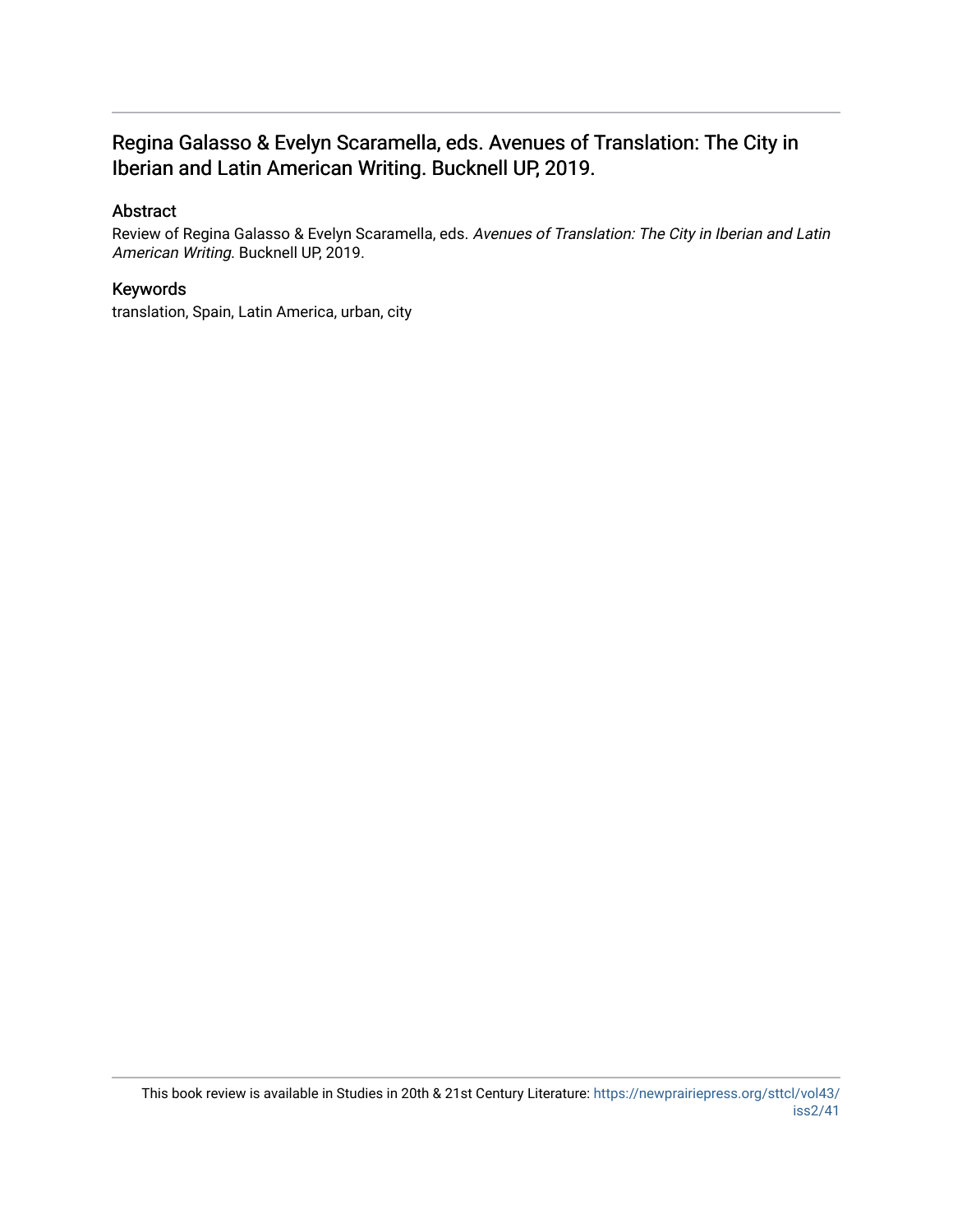Regina Galasso & Evelyn Scaramella, eds. *Avenues of Translation: The City in Iberian and Latin American Writing*. Bucknell UP, 2019. ix + 170 pp.

In this volume of scholarly essays and creative writing focused on the city and translation, Regina Galasso and Evelyn Scaramella put forth a compelling collection that both goes beyond translating urban spaces as depicted in literary texts and enriches the usually excellent books published by Bucknell University Press. This book is the first of its kind, focusing on how translation unites literary scholars, texts, and cities to unravel new considerations of Iberian and Latin American urban centers. With the spotlight on the city itself, this collection builds on recent research, particularly Sherry Simon's groundbreaking *Translating Montreal. Episodes in the Life of a Divided City* (McGill-Queen's University Press, 2006), keeps translation at the core of its theoretical framework, and explores spatial movement, linguistic interaction, and the limits of the city. Additionally, *Avenues in Translation* offers insight into urban cultural and literary production as understood by various translators of language and cultural practices. With a particular focus on the connections between travel and translation, the collection offers new insights on Spanish, Latin American, and Caribbean cities, given that international intellectuals interact and continue to live in those spaces, where they share their own cultural nuances. While listening, observing, and writing about cities, translators are able to capture a multilingual and multiethnic public space of interaction to reveal new dynamic urban realities.

Within this framework, the collection encompasses ten scholarly essays on translating the city in order to further our understanding of cultural production in this particular context. The chapters are framed by a prologue and coda by Suzanne Jill Levine ("The City and the Translator") and Peter Bush ("The City of a Translator´s Mind"), both internationally renowned scholars for their work in translation studies and as translators. The collection opens with an autobiographical essay, "Un Walker en Nuyol: Coming to Terms with a Babel of Words," by Illan Stavans to focus on the city as a center of linguistic and literary interchange that ultimately alters the self. In "Translation as a Native Language: The Layered Languages of Tango", Alicia Borinsky focuses on Buenos Aires' tango and offers the reader a new, translated understanding of tango beyond its birthplace. Christopher Maurer, in"Lorca, from Country to City: Three Versions of *Poet in New York*," studies three versions of Federico García Lorca's *Poet in New York,* elucidating the personal and political situation that transformed the Spanish poet while in the United States.

In "'Here Is My Monument:' Martín Luis Guzmán and Pancho Villa in the Mexico City Landscape," Nicholas Cifuentes-Goodbody studies Martín Luis Guzmán's biography of Pancho Villa noting both the biographer's and the subject's relationships with Mexico City with regards to urban spaces and monuments.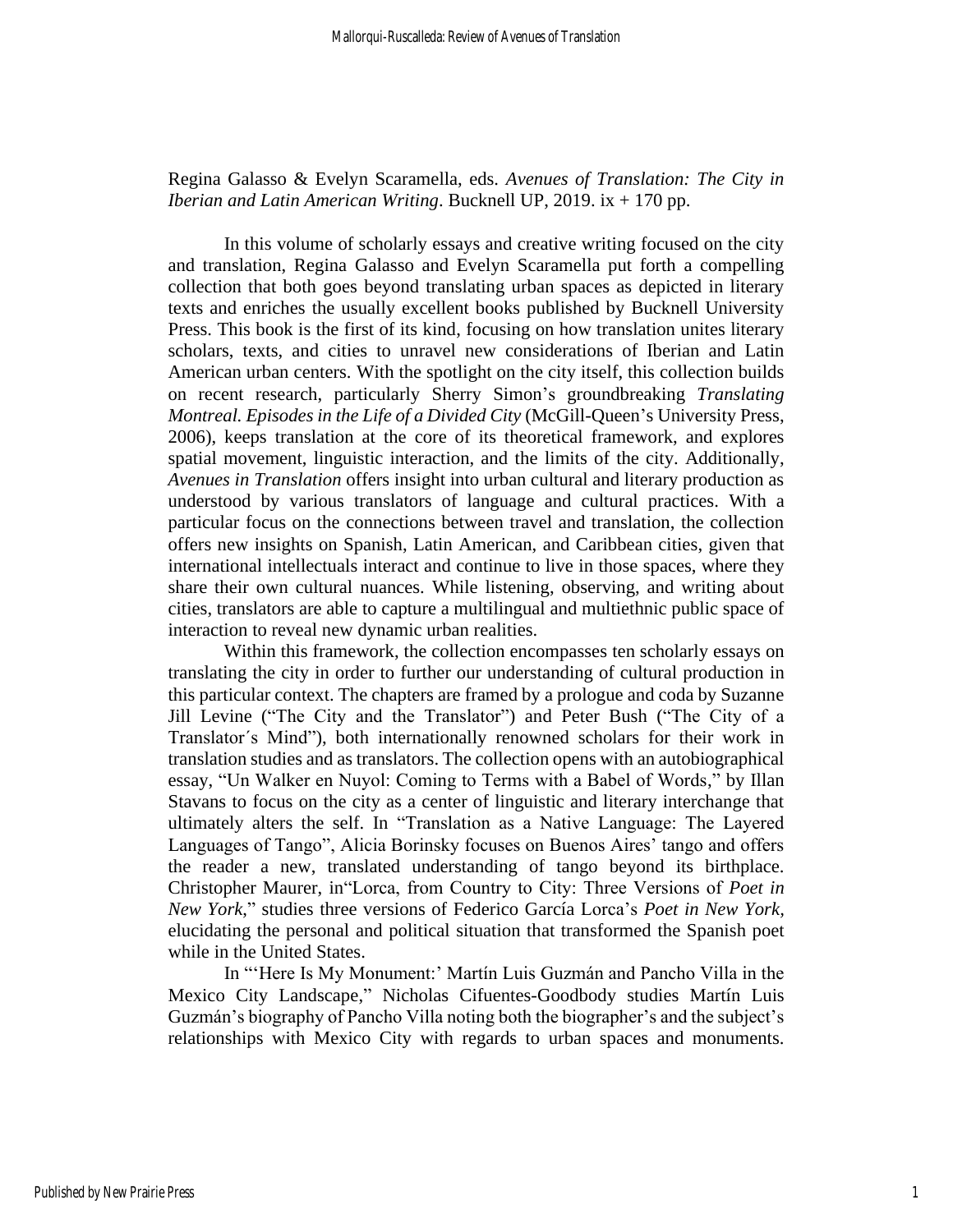Charles Hatfield, in "On Languages and Cities: Rethinking the Politics of Calvert Casey's 'El regreso,'" also looks at New York City, but in relation to Havana through Calvert Casey's short story "El regreso," 'The return.' Hatfield argues that the protagonist—and perhaps Casey himself—is responding to the structural otherness he feels in a New York City caught between varying languages and cultures. In "A Palimpsestuous Adaptation: Translating Barcelona in Benet i Jornet's *La Plaça del Diamant*," Jennifer Duprey explores a different type of alternate urban experience in Benet i Jornet's *La Plaça del Diamant,* 'Diamond Square,' by considering the collective experience that this text and dramatic interpretation of Barcelona offers. Hugh Hazelton, in "Montreal's New *Latinité*: Spanish-French Connections in a Trilingual City," then examines the implications of a trilingual Montreal by studying French, Spanish, and English cultural influences in that particular space and how they producing new understanding. In "Translation the Local: New York´s Micro-Cosmopolitan Media, from José Martí to the Hyperlocal Hub," Esther Allen offers a non-fictional perspective of translation in New York by studying marginal journalistic writing, media outlets, and their international audiences, all of which distinctly bridge the local and the global.

The final contribution is a second creative piece that combines a reflection on translation with poetic prose using a smartphone transcription. In this piece, "litoral translation traducción litoral," Urayoán Noel explores the city as an English and Spanish text (recalling De Certeau's "Walking in the City," from the *Practice of Everyday Life*, 1984), simultaneously walking, writing, and translating, which both brings life to the city and inspires a new type of urban poetic expression. The volume closes with Bush's "Coda: The City of a Translator's Mind," where he explains the various microuniverses in which he grew up. His understanding of the city was shaped by his family's struggles, the realities of different social-classes, the demands of formal education, and his socialization characterized by being "proper". Yet those influences were ultimately inauthentic, as his understanding of the city was in actuality fabricated in his mind.

As a result of the editors' inclusion of creative, scholarly, fictional, and nonfictional ideas on translation from and about major cities of the Spanish-speaking world, this very unique collection allows the reader to appreciate the richness of translating Iberian and Latin American writers' urban centers. Indeed, this collection sheds new light on translations that are only possible in cities while also uncovering how Latin American and Iberian influencers have transformed urban spaces by leaving their own cultural and historical marks. Scholars of Iberian, Latin American, and Translation studies will gladly add this outstanding collection of essays to their list of must-read books.

Enric Mallorquí-Ruscalleda